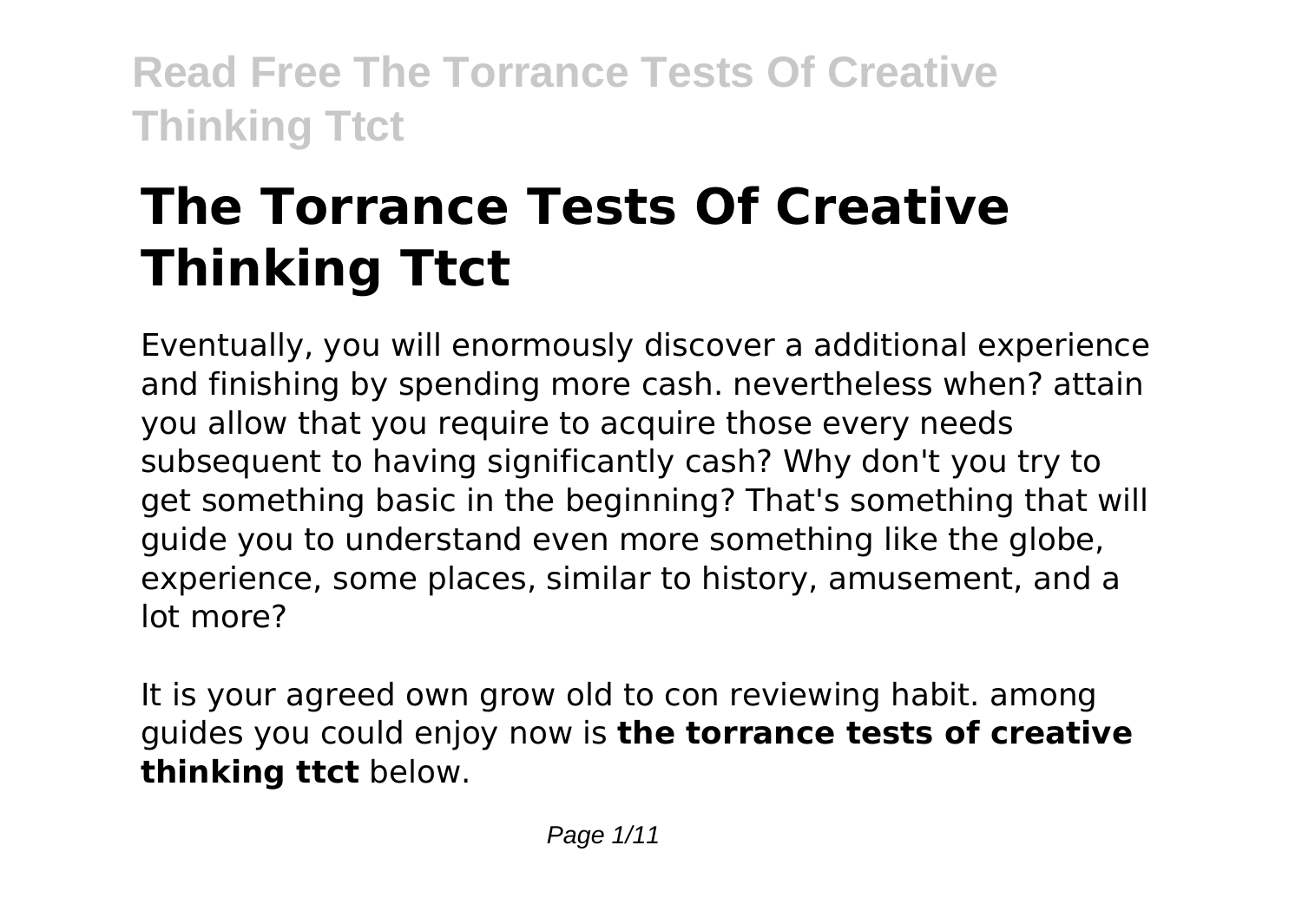Because this site is dedicated to free books, there's none of the hassle you get with filtering out paid-for content on Amazon or Google Play Books. We also love the fact that all the site's genres are presented on the homepage, so you don't have to waste time trawling through menus. Unlike the bigger stores, Free-Ebooks.net also lets you sort results by publication date, popularity, or rating, helping you avoid the weaker titles that will inevitably find their way onto open publishing platforms (though a book has to be really quite poor to receive less than four stars).

#### **The Torrance Tests Of Creative**

Built on J.P. Guilford's work and created by Ellis Paul Torrance, the Torrance Tests of Creative Thinking (TTCT), a test of creativity, originally involved simple tests of divergent thinking and other problem-solving skills, which were scored on four scales: Fluency. The total number of interpretable, meaningful, and relevant ideas generated in response to the stimulus.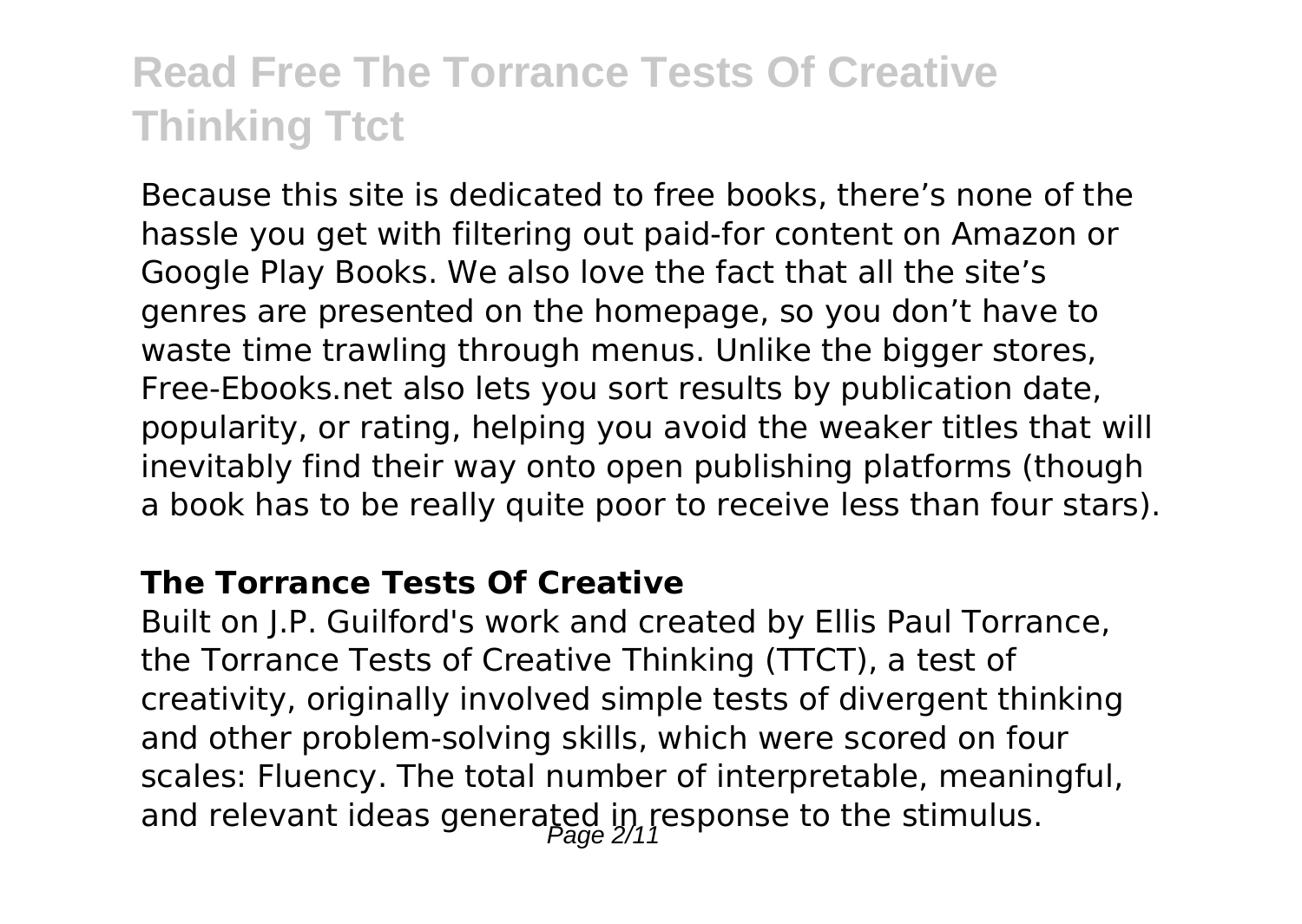#### **Torrance Tests of Creative Thinking - Wikipedia**

Developed by Dr E. Paul Torrance, the TTCT is a highly reliable and one of the most widely used creativity testing of its kind. This is a test where multiple methods of creative thinking are assessed, recognised and potentially nurtured. These tests come in two forms: Figural Verbal

**Torrance Test of Creative Thinking (TTCT) - Mind Path** The Torrance Tests of Creative Thinking (TTCT) is designed to identify and evaluate creative potential using two parts – a Verbal test and a Figural test. The Verbal test contains seven subtests – Asking, Guessing Causes, Guessing Consequences, Product Improvement, Unusual Uses, Unusual Questions, and Just Suppose.

### **Torrance Tests of Creative Thinking or TTCT**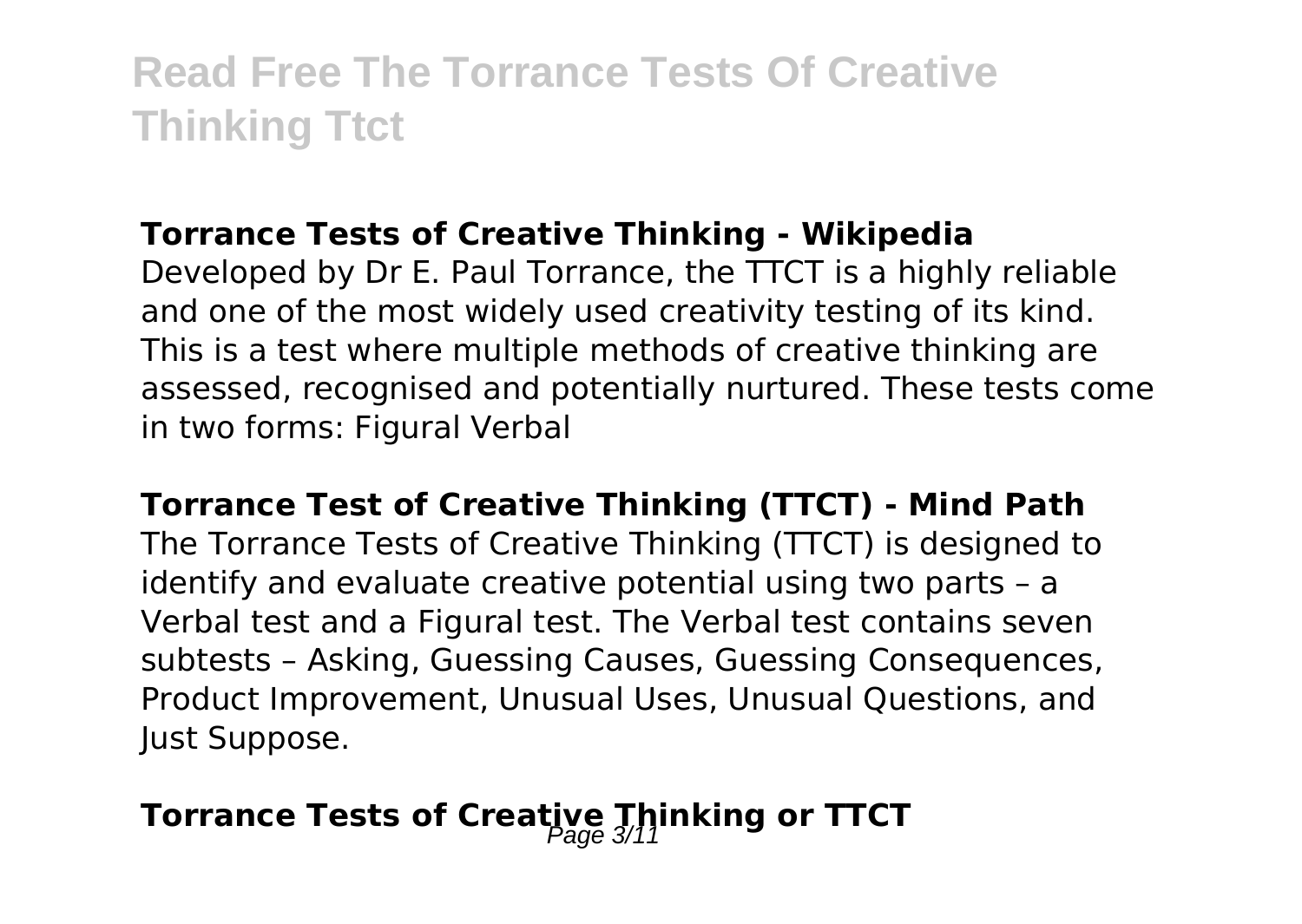The Torrance® Tests of Creative Thinking and Gifted Education Products at STS. The highly reliable Torrance Tests of Creative Thinking are the most widely used tests of their kind since testing only requires the examinee to reflect upon their life experiences. These tests invite examinees to draw and give a title to their drawings (pictures) or to write questions, reasons, consequences, and different uses for objects (words).

#### **Torrance Tests of Creative Thinking (TTCT) - STS 1.800.642 ...**

…a means of assessment, the Torrance Test of Creative Thinking (TTCT), that accounts for all of these skills. The TTCT became one of the most widely used measures of creativity. Torrance provided additional support for his approach in follow-up studies of his subjects after 7, 12, and 22 years, and…

### **Torrance Test of Creative Thinking | psychology |**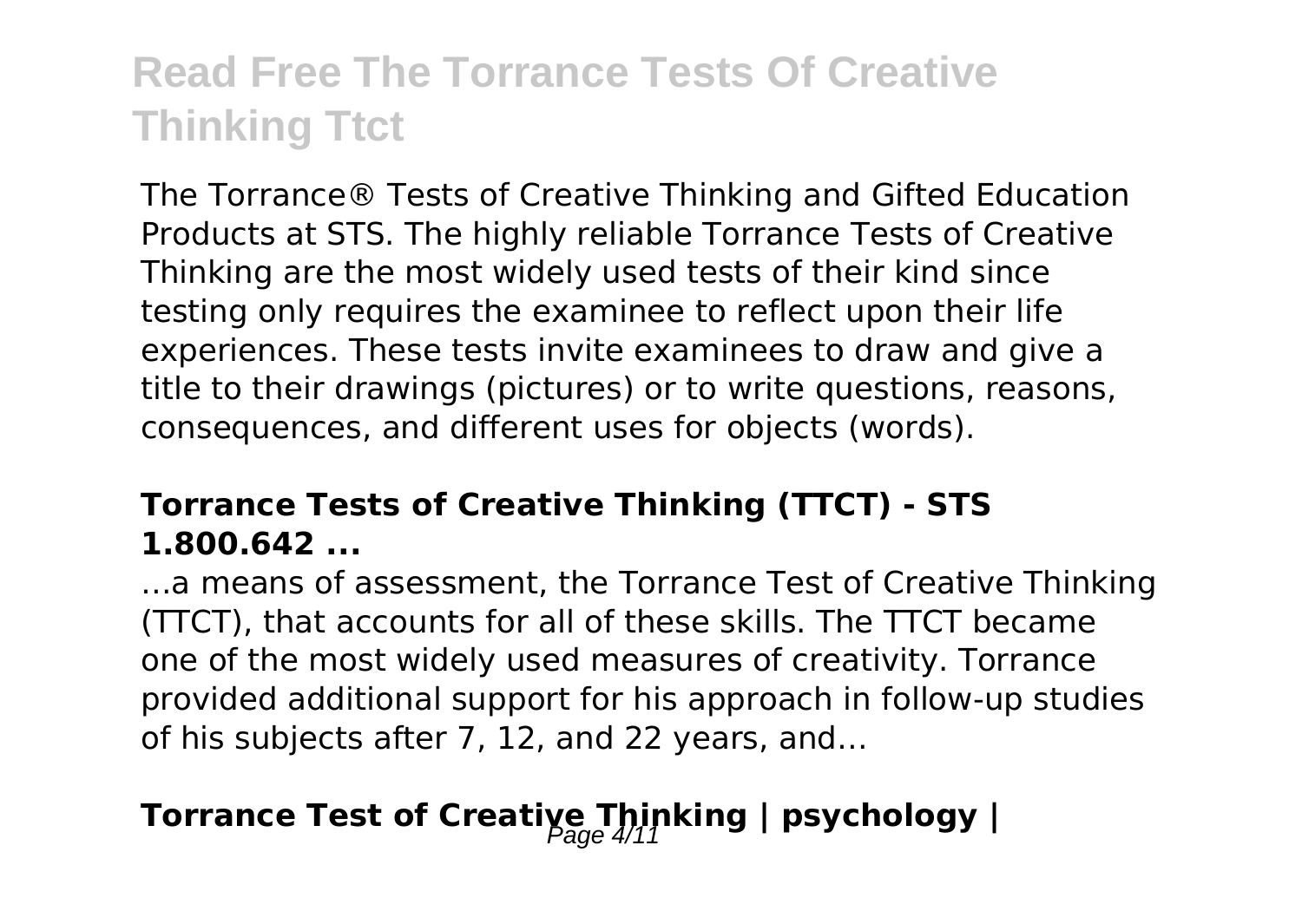#### **Britannica**

Torrance Test In a standardized Torrance Test of Creative Thinking, sub- jects are given simple shapes (left column) and are asked to use them (top row) or combine them (middle row) in a picture or to complete a partial picture (bottom row). Evaluators judge whether the results are more or less creative.

#### **3 Examples - Torrance Tests of Creative Thinking (TTCT ...**

Torrance Test of Creative Thinking-Figural (TTCT-Figural) measures figural creativity. Main constructs measured: Cognitive competencies. Applicable grade levels: Kindergarten to adult. Publication year for the most recent version: 1998. Year originally developed: 1966. Related measures: Measure Administration; Respondent: Student. Method of administration: Paper/Pencil

## **Torrance Test of Creative Thinking-Figural (TTCT-Figural**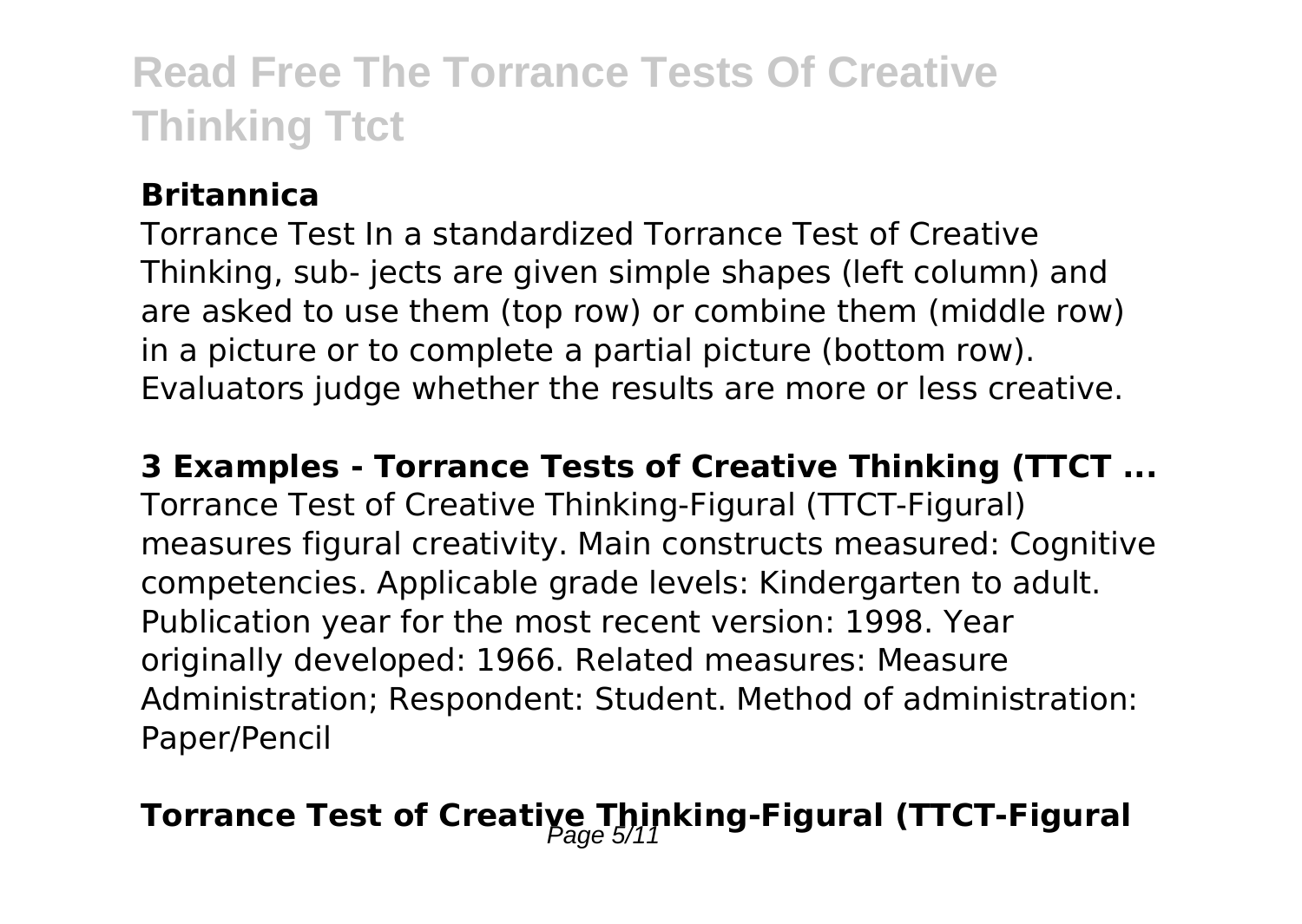**...**

Torrance Test of Creative Thinking-Verbal (TTCT-Verbal) General Information on the Measure. Purpose of the measure. The Torrance Test of Creative Thinking-Verbal (TTCT-Verbal) measures verbal creativity. Main constructs measured. Cognitive competencies.

#### **Torrance Test of Creative Thinking-Verbal (TTCT-Verbal) | RAND**

TORRANCE® TESTS OF CREATIVE THINKING By E. Paul Torrance INTERPRETIVE MANUAL Scholastic Testing Service, Inc., 480 Meyer Road, Bensenville, Illinois 60106–1617 This booklet is a guide for interpreting results of the Torrance Tests of Creative Thinking (TTCT) Figural and Verbal, Forms A and B. It contains the following: Figural

### **TORRANCE TESTS OF CREATIVE THINKING**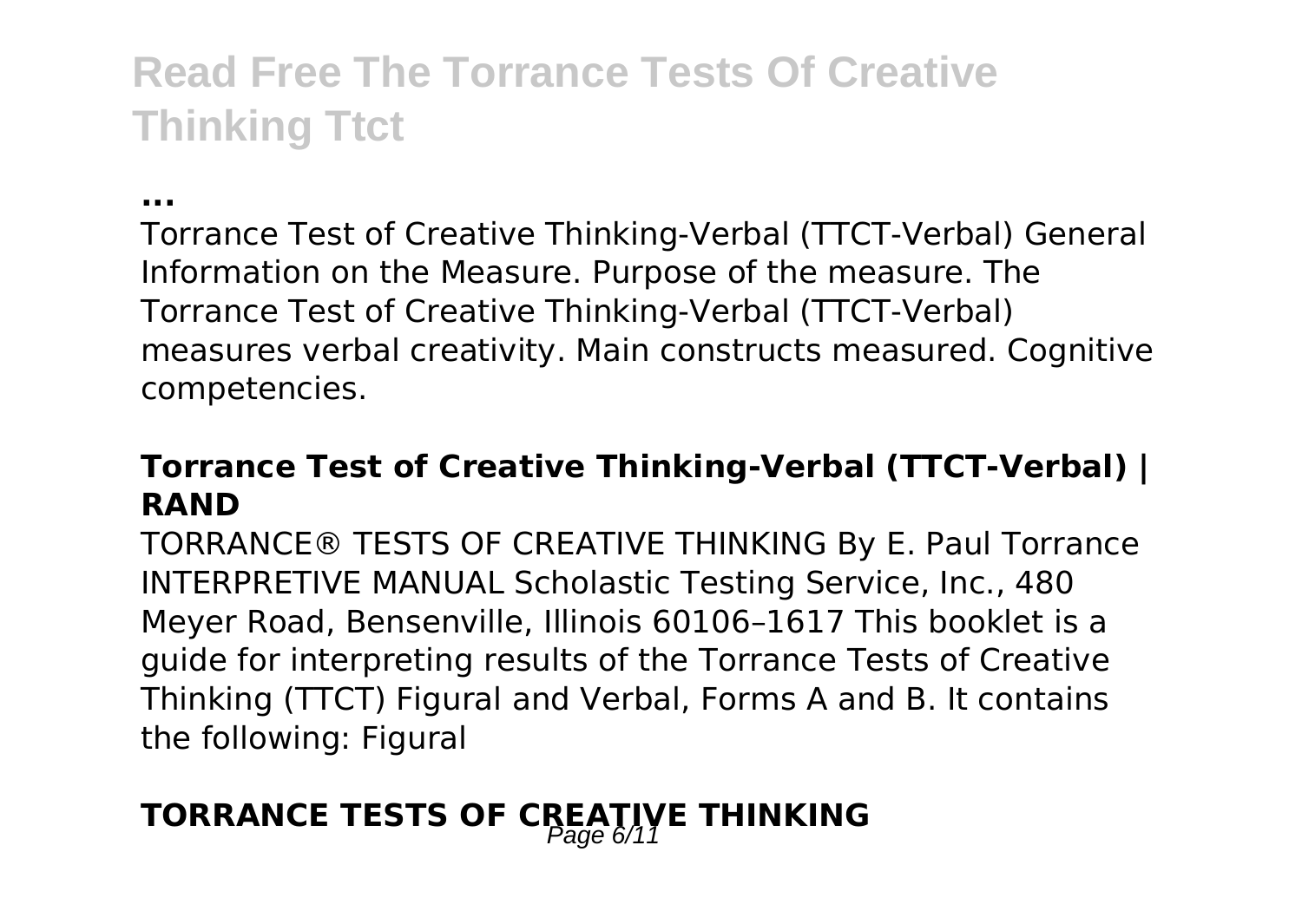That's how he came up in the 60's with the set of tests named Torrance Tests of Creative Thinking (or TTCT) where Torrance claims to be able to measure what he calls " divergent thinking ": the characteristic of coming up with more answers, or more original answers, rather than deriving a single best answer.

#### **Torrance Tests of Creative Thinking - LightBulbBites**

Torrance Tests of Creative Thinking— Figural and Verbal. The secret to creativity is knowing how to hide your sources. - Albert Einstein. Torrance Tests of Creative Thinking— Figural and Verbal. Directions: Do not begin until you are told to do so. Try to think of things that no one else will think of. Try to think of as many ideas as possible. Add details to your ideas to make them complete. If you finish before time is up, you may continue to add details or sit quietly. Please ...

### **Torrance Tests of Creative Thinking— Figural and Verbal**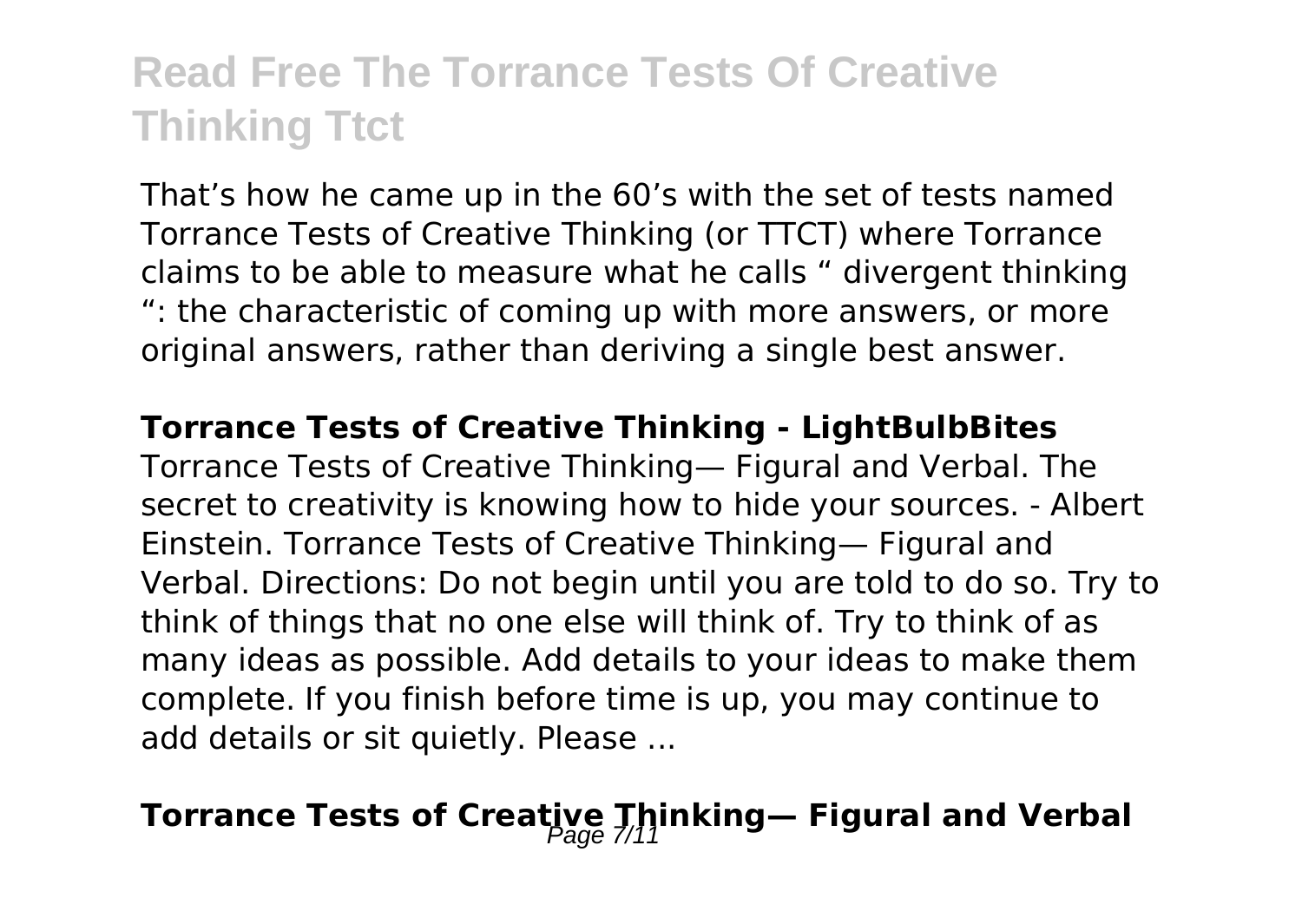Developed in the '60s by psychologist Ellis Paul Torrance, the Torrance Test of Creative Thinking (TTCT) sought to identify a creativity-oriented alternative to IQ testing. One of the most iconic elements of the TTCT was the Incomplete Figure test, a drawing challenge that's like a game of exquisite corpse.

**Test Your Creativity: 5 Classic Creative Challenges ...** The Torrance Tests of Creative Thinking (TTCT) was developed in 1966 and renormed five times: in 1974, 1984, 1990, 1998, and 2008. The total sample for all six normative samples included 272,599 kindergarten through 12th grade students and adults.

#### **The Creativity Crisis: The Decrease in Creative Thinking**

**...**

E. Paul Torrance first published the Torrance Tests of Creative Thinking (TTCT) in 1966. Since that time, the TTCT has been renormed six times, roughly every 10 years, in 1974, 1984,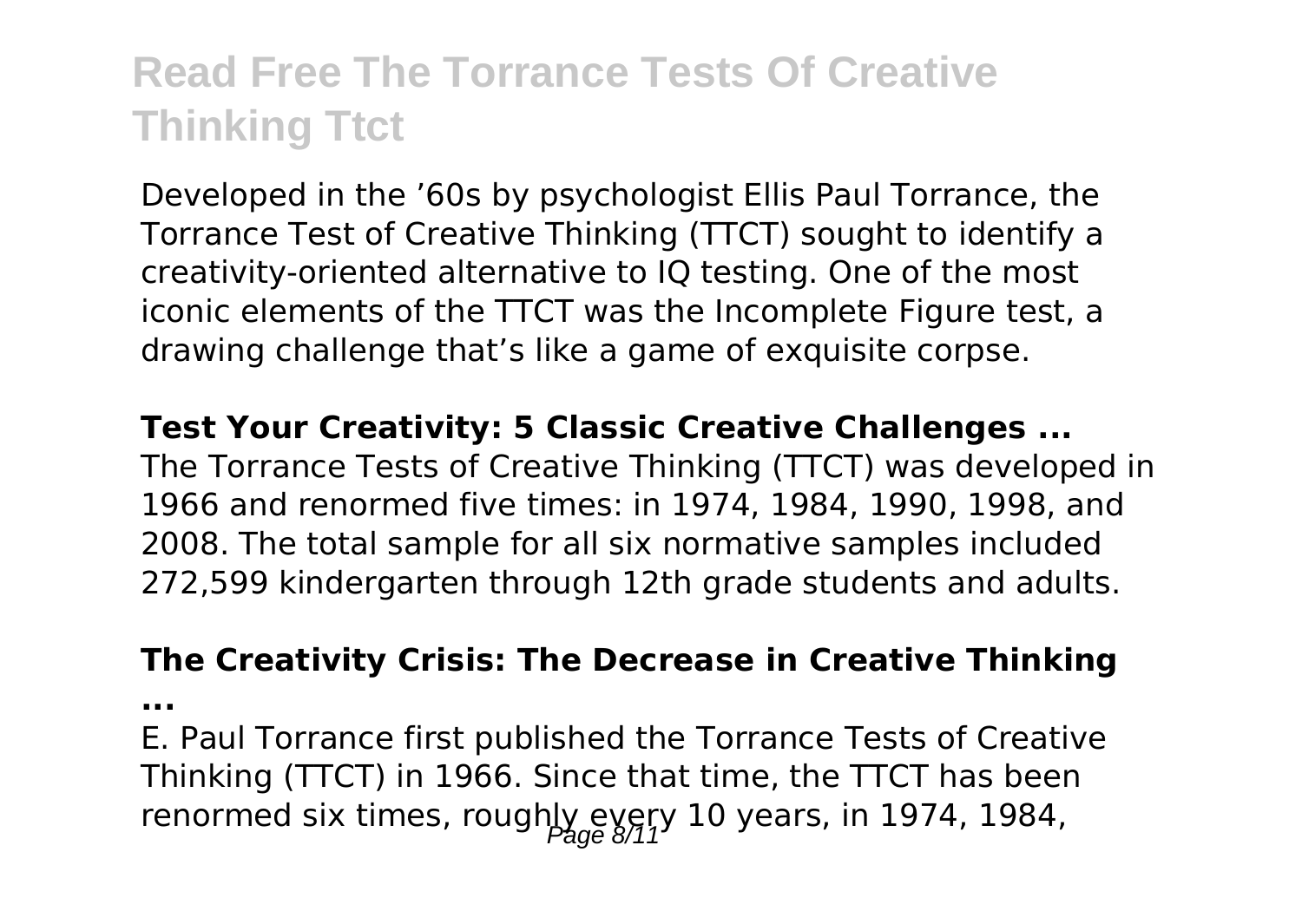1990, 1998, 2008, and most recently in 2017. The TTCT battery is composed of a verbal and figural component and is available in two forms, A and B.

#### **Torrance Center for Creativity and Talent Development ...**

Using the Torrance tests of creative thinking to guide the teaching of creative behavior. by E. Paul Torrance | Jan 1, 1987.

#### **Amazon.com: Torrance Tests Of Creative Thinking**

Torrance® Tests of Creative Thinking® (TTCT®), Eighth Edition® is a registered trademark of Scholastic Testing Services, Inc. or its affiliate (s), or their licensors. TestingMom.com is not affiliated with nor related to Scholastic Testing Services, Inc. or its affiliates ("Scholastic").

### **Free Sample Torrance Practice Tests and Questions ...** of creativity when assessed through divergent thinking tasks, as